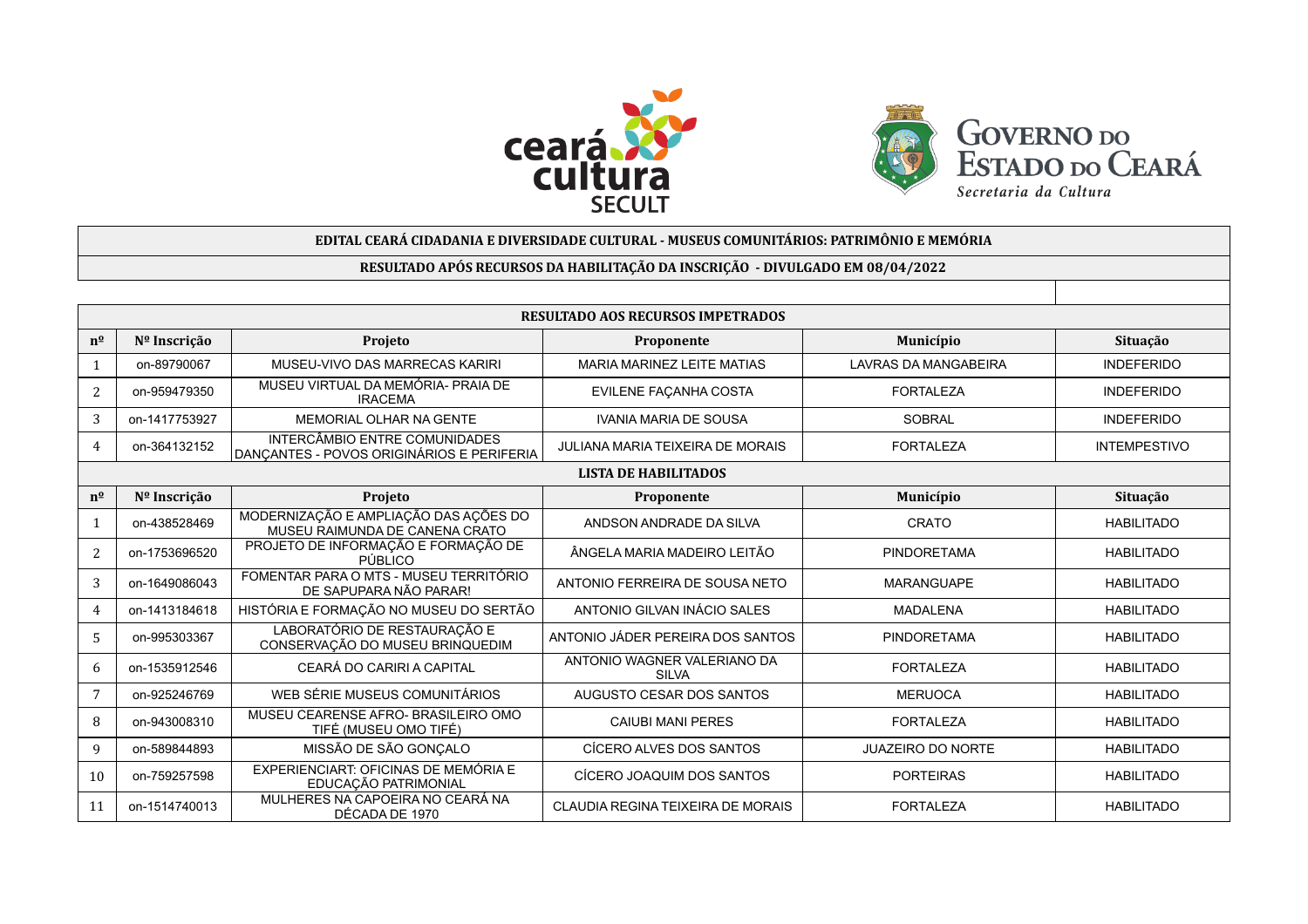| 12 | on-1171354435 | DAS PONTES PRA CÁ OLHARES POR QUEM<br><b>PERTENCE</b>                                                                                                      | <b>CLEBOA BARBOSA DE FREITAS</b>              | <b>QUIXERAMOBIM</b>           | <b>HABILITADO</b> |
|----|---------------|------------------------------------------------------------------------------------------------------------------------------------------------------------|-----------------------------------------------|-------------------------------|-------------------|
| 13 | on-1427730268 | MUSEU VIRTUAL DO CUMBE                                                                                                                                     | <b>CLEOMAR RIBEIRO DA ROCHA</b>               | <b>ARACATI</b>                | <b>HABILITADO</b> |
| 14 | on-1093605298 | MEMÓRIA PESQUISA E DIFUSÃO DO<br>PATRIMÔNIO IMATERIAL                                                                                                      | DAVI RENAN OLIVEIRA SANTOS                    | <b>JUAZEIRO DO NORTE</b>      | <b>HABILITADO</b> |
| 15 | on-736915015  | WEBSÉRIE MUCURIPE: TERRITÓRIOS DE<br><b>MEMÓRIAS</b>                                                                                                       | DIÊGO PAULA DE ARAÚJO                         | <b>FORTALEZA</b>              | <b>HABILITADO</b> |
| 16 | on-278469004  | ATRAVÉS DAS DUNAS E DO MAR -<br><b>JERICOACOARA</b>                                                                                                        | DOUGLAS CAMPOS COUTINHO                       | <b>JIJOCA DE JERICOACOARA</b> | <b>HABILITADO</b> |
| 17 | on-1029930672 | SABERES E FAZERES - TRABALHO, COSTUMES<br>TRADICIONAIS E COTIDIANO DA COMUNIDADE<br>INDÍGENA PITAGUARY EM PACATUBA CEARÁ.                                  | <b>EDMAR LUIZ DE SOUSA</b>                    | <b>PACATUBA</b>               | <b>HABILITADO</b> |
| 18 | on-228482133  | <b>GRAVIOLA</b>                                                                                                                                            | ERICA MARIA SILVA SALES                       | <b>FORTALEZA</b>              | <b>HABILITADO</b> |
| 19 | on-1311334125 | MANUTENÇÃO DO SABER ANCESTRAL DA<br>CERÂMICA NO CEARÁ                                                                                                      | FELIPE ARARIPE GOMES DA SILVA                 | <b>FORTALEZA</b>              | <b>HABILITADO</b> |
| 20 | on-939616582  | MEMÓRIAS DA NICE: BORDADOS E ARTEFATOS<br><b>INSPIRADOS EM NICE FIRMEZA</b>                                                                                | <b>FRANCISCA PAULA MACHADO</b>                | <b>FORTALEZA</b>              | <b>HABILITADO</b> |
| 21 | on-525480667  | ACOLOIANDO MEMÓRIAS: A EXPERIÊNCIA<br>COMUNITÁRIA NA VILA COMPRA FIADO                                                                                     | <b>FRANCISCA SANDRA DE SOUSA</b>              | <b>BREJO SANTO</b>            | <b>HABILITADO</b> |
| 22 | on-795564664  | MOSTRA MEMÓRIA VIVA DOS BOIS<br><b>JAGUARIBANOS</b>                                                                                                        | <b>FRANCISCO DAS CHAGAS DA COSTA</b>          | <b>LIMOEIRO DO NORTE</b>      | <b>HABILITADO</b> |
| 23 | on-2001605387 | AMPLIAÇÃO DO ESPAÇO TEMÁTICO                                                                                                                               | FRANCISCO DE ASSIS NICOLAU                    | <b>CRATO</b>                  | <b>HABILITADO</b> |
| 24 | on-1821866285 | EM CADA CASA UM MUSEU                                                                                                                                      | FRANCISCO FERREIRA DE FREITAS<br><b>FILHO</b> | <b>JUAZEIRO DO NORTE</b>      | <b>HABILITADO</b> |
| 25 | on-433081272  | ÊYÊÊ KAFUBA: CASA DA MEMÓRIA                                                                                                                               | FRANCISCO GLEIDISON CORDEIRO LIMA             | <b>ARATUBA</b>                | <b>HABILITADO</b> |
| 26 | on-1277371488 | MEMÓRIA DOS POVOS INDÍGENAS VICENTE<br>KARIRI - ALDEIA DE MARATOAN                                                                                         | <b>FRANCISCO LUCAS VENÂNCIO DE</b><br>SOUSA   | <b>CRATEÚS</b>                | <b>HABILITADO</b> |
| 27 | on-411725229  | EXPOSIÇÃO CEARÁ CAJU                                                                                                                                       | <b>GERSON GLADSON LINHARES</b>                | <b>FORTALEZA</b>              | <b>HABILITADO</b> |
| 28 | on-1368817475 | A VIDA E A ARTE DO MESTRE GILBERTO:<br>CORPO, VOZ, EMPANADA, MEMÓRIA E<br>BONECOS.                                                                         | <b>GILBERTO FERREIRA DE ARAUJO</b>            | <b>ICAPUÍ</b>                 | <b>HABILITADO</b> |
| 29 | on-2121084359 | MUSEU VIRTUAL INDÍGENA JENIPAPO KANINDE -<br><b>MVIJK</b>                                                                                                  | <b>HERALDO ALVES</b>                          | <b>AQUIRAZ</b>                | <b>HABILITADO</b> |
| 30 | on-2077491760 | MUSEU VIRTUAL DO BORDADO CEARENSE                                                                                                                          | IVÂNIA MARY MAIA AMARANTE                     | <b>FORTALEZA</b>              | <b>HABILITADO</b> |
| 31 | on-372070902  | 25 ANOS DA PAIXÃO DE CRISTO DE EUSÉBIO -<br>MEMÓRIA E PATRIMÔNIO DA CULTURA<br><b>TRADICIONAL POPULAR</b>                                                  | JANNE MAYRE LINS LEMOS SANTIAGO<br>DA PAIXÃO  | <b>EUSÉBIO</b>                | <b>HABILITADO</b> |
| 32 | on-211431566  | MEMÓRIA E PATRIMÔNIO DO MARACATU SOLAR<br>(PUBLICAÇÃO DA PESQUISA NO SOLAR DOS<br>RITMOS - MARACATU CEARENSE - CATHERINE<br>FURTADO E PINGO DE FORTALEZA). | JOÃO WANDERLEY ROBERTO MILITÃO                | <b>FORTALEZA</b>              | <b>HABILITADO</b> |
| 33 | on-1242175346 | INVENTÁRIO PARTICIPATIVO DOS ENGENHOS DE<br><b>FARINHA DE BANANEIRAS</b>                                                                                   | <b>JOCILENE RAMOS BASTOS</b>                  | <b>GUARACIABA DO NORTE</b>    | <b>HABILITADO</b> |
| 34 | on-1307646237 | MODERNIZAÇÃO E AMPLIAÇÃO DAS AÇÕES DO<br>PONTO DE MEMÓRIA CÁSA DE QUITÉRIA                                                                                 | JOSÉ EVERALDO NOBRE                           | <b>CRATO</b>                  | <b>HABILITADO</b> |
| 35 | on-1067934640 | CIRCUITO: MAPEANDO MEMÓRIAS DO ALTO                                                                                                                        | JOSÉ JANDINEY DE OLIVEIRA SANTOS              | <b>SOBRAL</b>                 | <b>HABILITADO</b> |